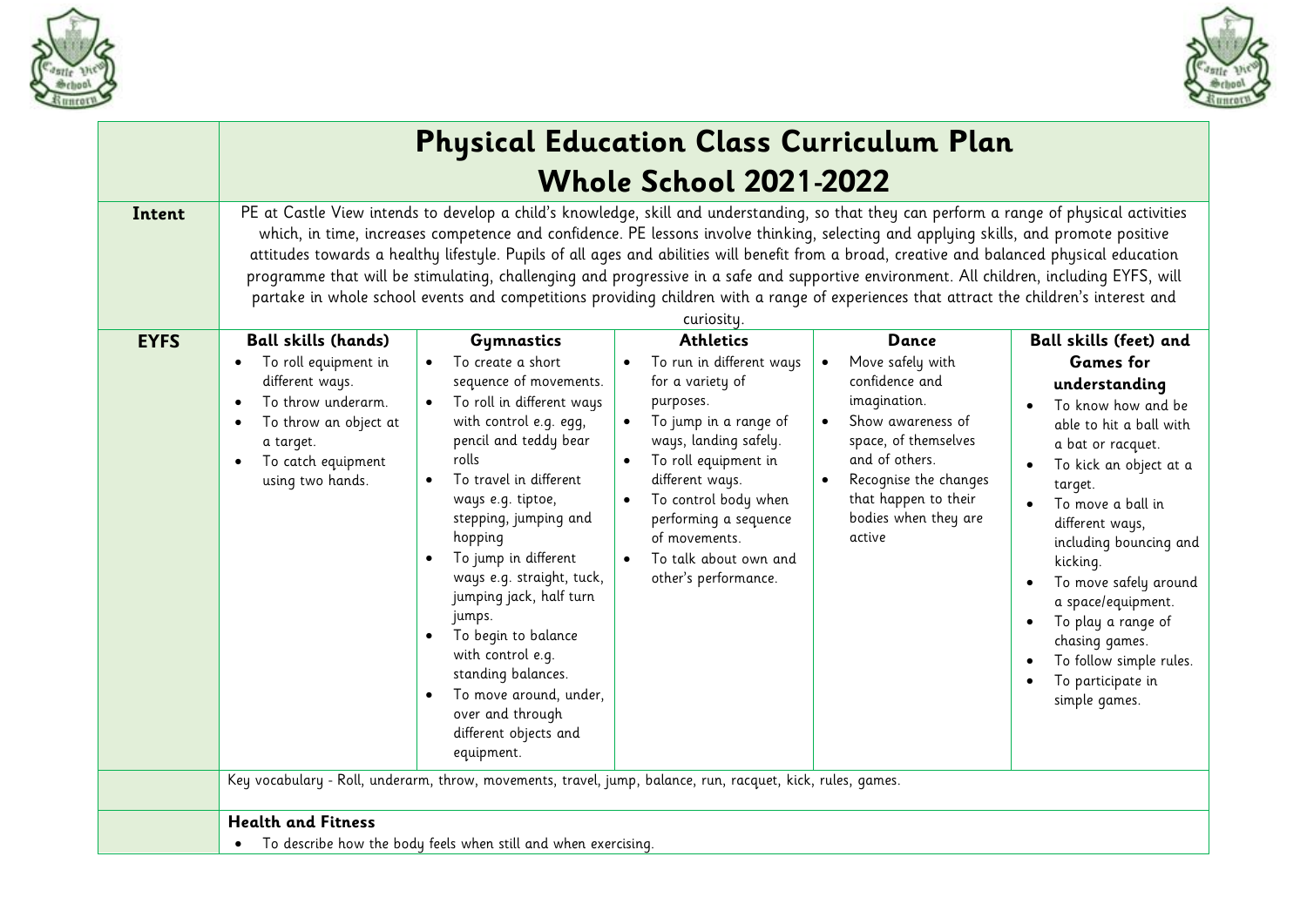



|                                                                                                                                                                                                                                                             |                                                                                                                                                                                                                                                                                                                                                                                                                                                                                                         |                                                                                                                                                                                                                                                                                                                                                                                                                                                     |                                                                                                                                                                                                                                                                                                                                                                                                                                                                                                  | $11 - 421$                                                                                                                                                                                                                                                                                                                                                                                                                                                         |  |  |  |
|-------------------------------------------------------------------------------------------------------------------------------------------------------------------------------------------------------------------------------------------------------------|---------------------------------------------------------------------------------------------------------------------------------------------------------------------------------------------------------------------------------------------------------------------------------------------------------------------------------------------------------------------------------------------------------------------------------------------------------------------------------------------------------|-----------------------------------------------------------------------------------------------------------------------------------------------------------------------------------------------------------------------------------------------------------------------------------------------------------------------------------------------------------------------------------------------------------------------------------------------------|--------------------------------------------------------------------------------------------------------------------------------------------------------------------------------------------------------------------------------------------------------------------------------------------------------------------------------------------------------------------------------------------------------------------------------------------------------------------------------------------------|--------------------------------------------------------------------------------------------------------------------------------------------------------------------------------------------------------------------------------------------------------------------------------------------------------------------------------------------------------------------------------------------------------------------------------------------------------------------|--|--|--|
| $\bullet$                                                                                                                                                                                                                                                   |                                                                                                                                                                                                                                                                                                                                                                                                                                                                                                         |                                                                                                                                                                                                                                                                                                                                                                                                                                                     |                                                                                                                                                                                                                                                                                                                                                                                                                                                                                                  |                                                                                                                                                                                                                                                                                                                                                                                                                                                                    |  |  |  |
| $\bullet$                                                                                                                                                                                                                                                   |                                                                                                                                                                                                                                                                                                                                                                                                                                                                                                         |                                                                                                                                                                                                                                                                                                                                                                                                                                                     |                                                                                                                                                                                                                                                                                                                                                                                                                                                                                                  |                                                                                                                                                                                                                                                                                                                                                                                                                                                                    |  |  |  |
|                                                                                                                                                                                                                                                             |                                                                                                                                                                                                                                                                                                                                                                                                                                                                                                         |                                                                                                                                                                                                                                                                                                                                                                                                                                                     |                                                                                                                                                                                                                                                                                                                                                                                                                                                                                                  |                                                                                                                                                                                                                                                                                                                                                                                                                                                                    |  |  |  |
|                                                                                                                                                                                                                                                             |                                                                                                                                                                                                                                                                                                                                                                                                                                                                                                         |                                                                                                                                                                                                                                                                                                                                                                                                                                                     |                                                                                                                                                                                                                                                                                                                                                                                                                                                                                                  |                                                                                                                                                                                                                                                                                                                                                                                                                                                                    |  |  |  |
|                                                                                                                                                                                                                                                             |                                                                                                                                                                                                                                                                                                                                                                                                                                                                                                         |                                                                                                                                                                                                                                                                                                                                                                                                                                                     |                                                                                                                                                                                                                                                                                                                                                                                                                                                                                                  |                                                                                                                                                                                                                                                                                                                                                                                                                                                                    |  |  |  |
|                                                                                                                                                                                                                                                             |                                                                                                                                                                                                                                                                                                                                                                                                                                                                                                         |                                                                                                                                                                                                                                                                                                                                                                                                                                                     |                                                                                                                                                                                                                                                                                                                                                                                                                                                                                                  |                                                                                                                                                                                                                                                                                                                                                                                                                                                                    |  |  |  |
|                                                                                                                                                                                                                                                             |                                                                                                                                                                                                                                                                                                                                                                                                                                                                                                         |                                                                                                                                                                                                                                                                                                                                                                                                                                                     |                                                                                                                                                                                                                                                                                                                                                                                                                                                                                                  |                                                                                                                                                                                                                                                                                                                                                                                                                                                                    |  |  |  |
|                                                                                                                                                                                                                                                             |                                                                                                                                                                                                                                                                                                                                                                                                                                                                                                         |                                                                                                                                                                                                                                                                                                                                                                                                                                                     |                                                                                                                                                                                                                                                                                                                                                                                                                                                                                                  |                                                                                                                                                                                                                                                                                                                                                                                                                                                                    |  |  |  |
|                                                                                                                                                                                                                                                             |                                                                                                                                                                                                                                                                                                                                                                                                                                                                                                         |                                                                                                                                                                                                                                                                                                                                                                                                                                                     |                                                                                                                                                                                                                                                                                                                                                                                                                                                                                                  |                                                                                                                                                                                                                                                                                                                                                                                                                                                                    |  |  |  |
|                                                                                                                                                                                                                                                             |                                                                                                                                                                                                                                                                                                                                                                                                                                                                                                         |                                                                                                                                                                                                                                                                                                                                                                                                                                                     |                                                                                                                                                                                                                                                                                                                                                                                                                                                                                                  |                                                                                                                                                                                                                                                                                                                                                                                                                                                                    |  |  |  |
|                                                                                                                                                                                                                                                             |                                                                                                                                                                                                                                                                                                                                                                                                                                                                                                         |                                                                                                                                                                                                                                                                                                                                                                                                                                                     |                                                                                                                                                                                                                                                                                                                                                                                                                                                                                                  |                                                                                                                                                                                                                                                                                                                                                                                                                                                                    |  |  |  |
|                                                                                                                                                                                                                                                             |                                                                                                                                                                                                                                                                                                                                                                                                                                                                                                         |                                                                                                                                                                                                                                                                                                                                                                                                                                                     |                                                                                                                                                                                                                                                                                                                                                                                                                                                                                                  |                                                                                                                                                                                                                                                                                                                                                                                                                                                                    |  |  |  |
|                                                                                                                                                                                                                                                             |                                                                                                                                                                                                                                                                                                                                                                                                                                                                                                         |                                                                                                                                                                                                                                                                                                                                                                                                                                                     |                                                                                                                                                                                                                                                                                                                                                                                                                                                                                                  |                                                                                                                                                                                                                                                                                                                                                                                                                                                                    |  |  |  |
|                                                                                                                                                                                                                                                             |                                                                                                                                                                                                                                                                                                                                                                                                                                                                                                         |                                                                                                                                                                                                                                                                                                                                                                                                                                                     |                                                                                                                                                                                                                                                                                                                                                                                                                                                                                                  |                                                                                                                                                                                                                                                                                                                                                                                                                                                                    |  |  |  |
|                                                                                                                                                                                                                                                             |                                                                                                                                                                                                                                                                                                                                                                                                                                                                                                         |                                                                                                                                                                                                                                                                                                                                                                                                                                                     |                                                                                                                                                                                                                                                                                                                                                                                                                                                                                                  |                                                                                                                                                                                                                                                                                                                                                                                                                                                                    |  |  |  |
|                                                                                                                                                                                                                                                             | Gymnastics                                                                                                                                                                                                                                                                                                                                                                                                                                                                                              |                                                                                                                                                                                                                                                                                                                                                                                                                                                     |                                                                                                                                                                                                                                                                                                                                                                                                                                                                                                  | <b>Games</b> for                                                                                                                                                                                                                                                                                                                                                                                                                                                   |  |  |  |
| of equipment in different<br>ways, for accuracy and<br>distance.<br>To throw underarm and<br>overarm.<br>To catch and bounce a<br>ball.<br>To use rolling skills in a<br>$\bullet$<br>game.<br>To practise accurate<br>throwing and consistent<br>catching. | movement sequence.<br>To copy actions and<br>$\bullet$<br>movement sequences<br>with a beginning,<br>middle and end.<br>To link two actions to<br>$\bullet$<br>make a sequence.<br>To recognise and copy<br>$\bullet$<br>contrasting actions e.g.<br>small/tall, narrow/wide.<br>To develop balances<br>$\bullet$<br>e.g. kneeling balances,<br>pike, straddle, tuck.<br>To travel in different<br>ways, changing<br>directions and speed<br>e.g. skipping and<br>galloping.<br>To carry out a range of | when running.<br>To run with basic<br>techniques over different<br>distances.<br>To jog and sprint in a<br>straight line.<br>To change direction<br>$\bullet$<br>when running or<br>jogging.<br>To perform different<br>types of jumps e.g. two<br>feet to two feet, one<br>foot to opposite foot.<br>To jump as high as<br>possible.<br>To jump as far as<br>possible.<br>To improve throwing<br>distance by using more                            | of equipment in different<br>ways, for accuracy and<br>distance.<br>To throw underarm and<br>overarm.<br>To catch and bounce a<br>ball.<br>To use rolling skills in a<br>$\bullet$<br>game.<br>To practise accurate<br>throwing and consistent<br>catching.                                                                                                                                                                                                                                      | Understanding<br>To use hitting skills in a<br>game.<br>To practise striking,<br>sending and receiving.<br>To travel with a ball in<br>different ways and<br>directions e.g. side to<br>side, forwards and<br>backwards.<br>To pass the ball to<br>another player in a<br>game.<br>To begin to use space in<br>$\bullet$<br>a game.<br>To begin to understand<br>attacking and<br>defending.<br>To know the<br>importance and be able<br>to follow simple rules to |  |  |  |
|                                                                                                                                                                                                                                                             | $\bullet$<br><b>Sticky Knowledge</b><br>Throwing and catching<br>To throw different types                                                                                                                                                                                                                                                                                                                                                                                                               | To recognise the importance of drinking water.<br>Straight and tuck jumps are different jump types.<br>The heart beats faster when exercising.<br>A bat is used to hit a ball.<br>Water help us to keep healthy and gives us energy.<br>Eating food helps us to grow and become strong.<br><b>Willingness to try</b> $-$ giving new sports a go.<br>Acceptance - knowing that it is ok to lose.<br>To create and perform a<br>simple jumps and land | To recognise that we all need to eat to grow and be healthy.<br>To be aware that we need to eat more of some foods and less of others.<br>A ball can be thrown high/ low, forwards or backwards.<br>Equipment can be rolled forwards, backwards and sideways.<br>Rules need to be followed to make games fair and keep us safe.<br>Chivalry - celebrating progress throughout PE lessons/topics.<br><b>Athletics</b><br>To vary pace and speed<br>$\bullet$<br>power.<br>safely e.g. cat spring, | <b>Ball skills (Feet)</b><br>To throw different types<br>$\bullet$                                                                                                                                                                                                                                                                                                                                                                                                 |  |  |  |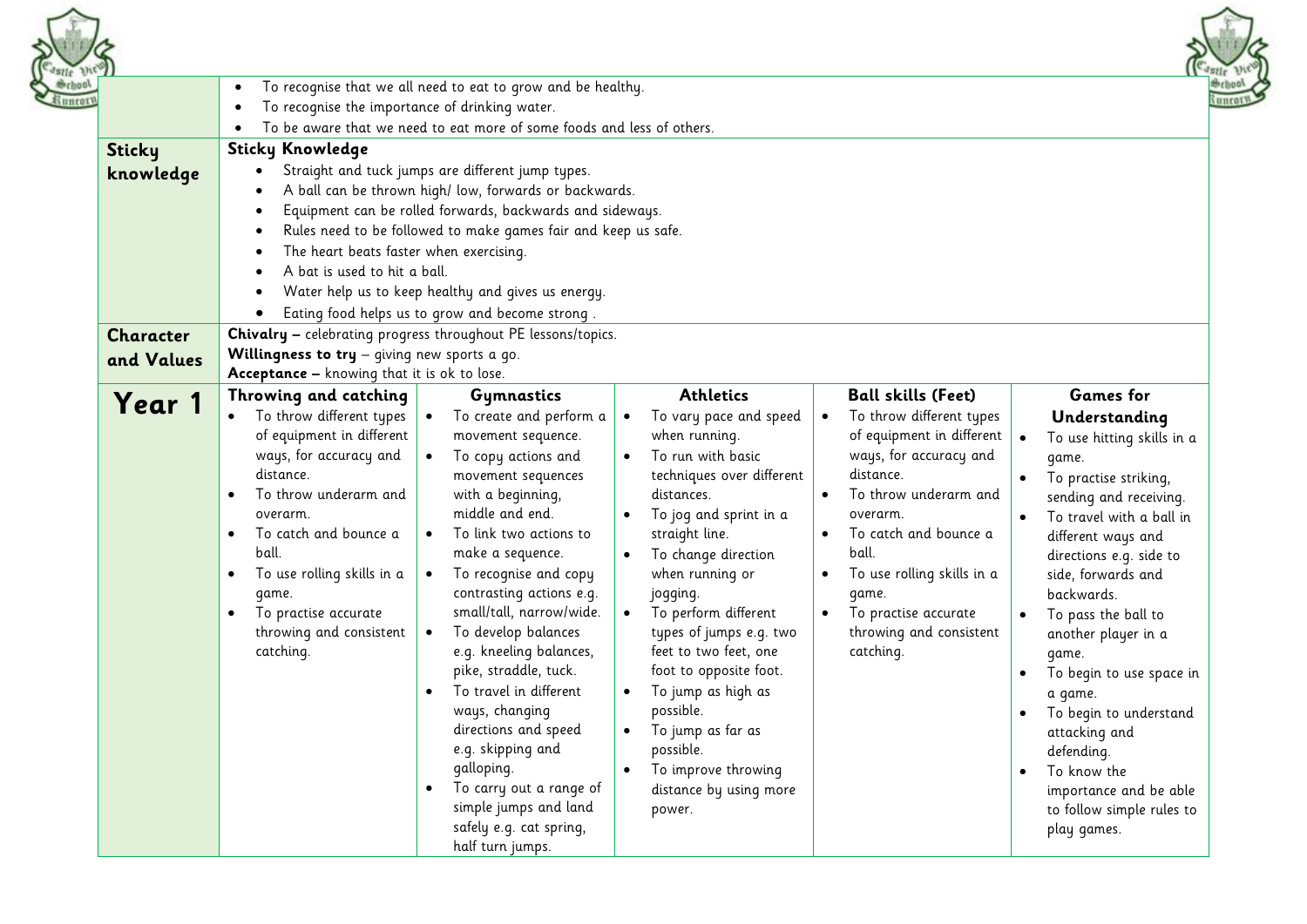

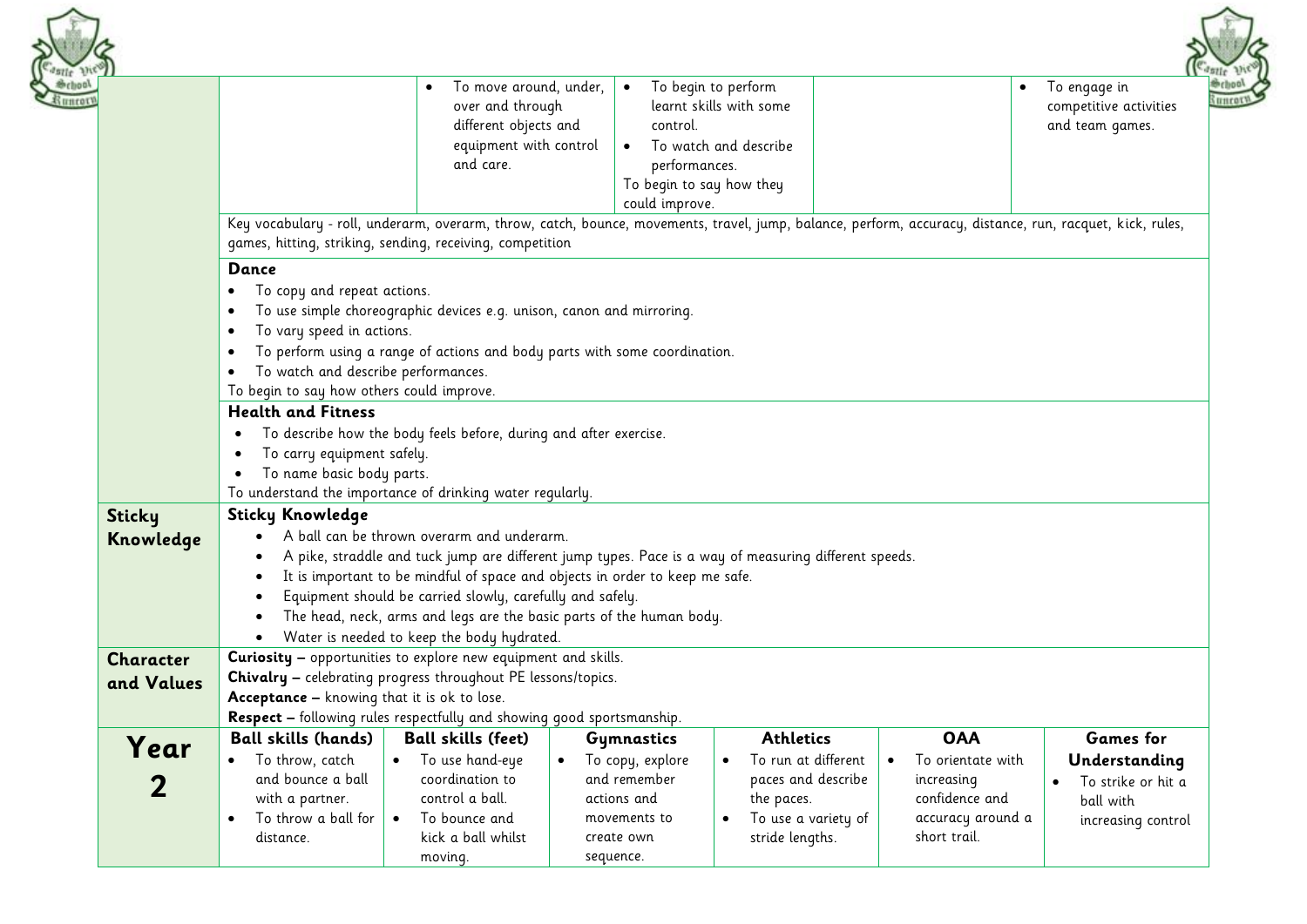|                                                                                        |                                                                                               |                        |                                                                             |                        |                                                                             |                        |                                                |           | $e_{s_{III}}$                                           |
|----------------------------------------------------------------------------------------|-----------------------------------------------------------------------------------------------|------------------------|-----------------------------------------------------------------------------|------------------------|-----------------------------------------------------------------------------|------------------------|------------------------------------------------|-----------|---------------------------------------------------------|
| To use hand-eye<br>$\bullet$<br>coordination to<br>control a ball.<br>To throw overarm | To know how to<br>$\bullet$<br>pass the ball in<br>different ways.<br>To use dribbling skills | $\bullet$<br>$\bullet$ | To travel in a<br>variety of ways,<br>including rolling.<br>To hold a still | $\bullet$<br>$\bullet$ | To complete an<br>obstacle course.<br>To maintain and<br>control a run over | $\bullet$<br>$\bullet$ | To begin to use<br>effective<br>communication. | $\bullet$ | and correct body<br>positioning.<br>To learn skills for |
| and underarm.<br>To use throwing                                                       | in a game.                                                                                    |                        | shape whilst<br>balancing on                                                | $\bullet$              | different distances.<br>To combine                                          |                        | To begin to<br>understand what<br>makes a good |           | playing striking<br>and fielding<br>qames.              |
| and catching skills<br>in a game.                                                      |                                                                                               |                        | different parts of<br>the body.                                             |                        | different jumps<br>together with                                            | $\bullet$              | team.<br>To work as part of                    |           | To understand the<br>importance of rules                |
|                                                                                        |                                                                                               | $\bullet$              | To jump in a<br>variety of ways<br>and land with                            | $\bullet$              | some fluency and<br>control.<br>To jump for a                               |                        | a team.                                        | $\bullet$ | in games.<br>To use at least one<br>technique to        |
|                                                                                        |                                                                                               |                        | increasing control<br>and balance and                                       |                        | distance from<br>standing position                                          |                        |                                                |           | attack or defend<br>to play a game                      |
|                                                                                        |                                                                                               |                        | begin to use a<br>range of these in a<br>sequence.                          | $\bullet$              | with accuracy and<br>control.<br>To throw with                              |                        |                                                | $\bullet$ | successfully.<br>To compete<br>against self and         |
|                                                                                        |                                                                                               |                        | To climb onto and<br>jump off                                               |                        | accuracy at<br>targets of different                                         |                        |                                                | $\bullet$ | others.<br>To begin to choose                           |
|                                                                                        |                                                                                               | $\bullet$              | equipment safely.<br>To begin to use                                        | $\bullet$              | heights.<br>Compete against                                                 |                        |                                                |           | and use the best<br>space in a game.                    |
|                                                                                        |                                                                                               | $\bullet$              | equipment to<br>vault.<br>To begin to show                                  | $\bullet$              | self and others.<br>Talk about<br>differences                               |                        |                                                | $\bullet$ | To change speed<br>and direction<br>whilst running.     |
|                                                                                        |                                                                                               |                        | flexibility in<br>movements.                                                |                        | between own work<br>and that of others.                                     |                        |                                                |           |                                                         |

Key vocabulary - roll, underarm, overarm, throw, catch, bounce, movements, travel, jump, balance, perform, accuracy, distance, run, racquet, kick, rules, games, hitting, striking, sending, receiving, competition

#### **Dance**

- To copy, remember and repeat actions.
- To change speed and level of actions.
- To use transitions within a dance motif.
- To move in time to music.
- To compete against self and others.

To talk about the differences between their work and that of others.

# **Health and Fitness**

- To recognise and describe how the body feel during and after different physical activities.
- To explain why it is important to stay healthy.
- To use the eatwell plate and begin to understand appropriate sizes for regular meals and healthy snacks.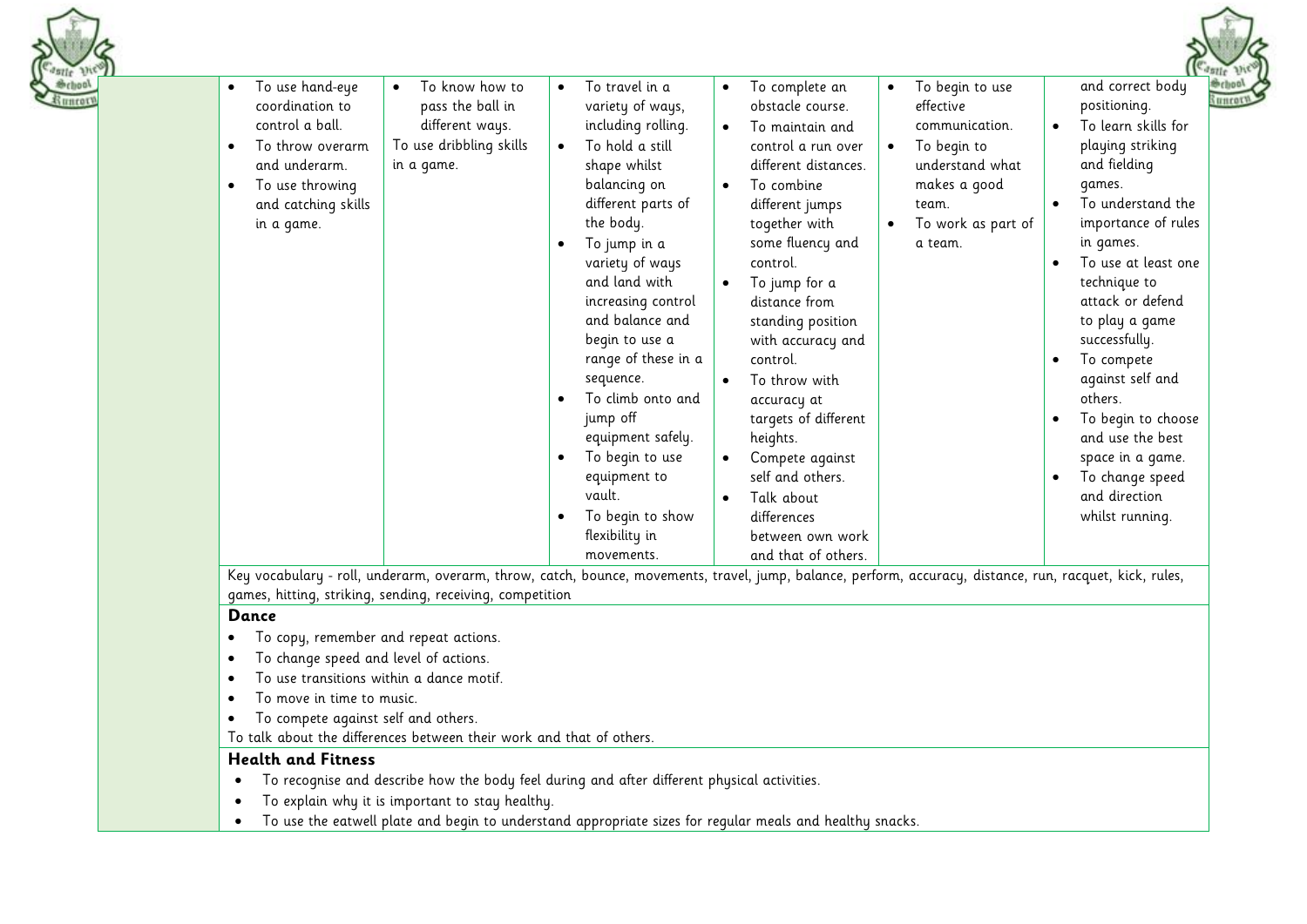| <b>Sticky</b><br>Knowledge     | <b>Sticky Knowledge</b><br>An underarm throw is used to throw an object over a short distance.<br>$\bullet$<br>An overarm throw is used to throw an object over a long distance.<br>$\bullet$<br>Dribbling is a skill of moving a ball along the ground with repeated small kicks or hits.<br>$\bullet$<br>The ability to stay in control of your body is called balancing.<br>$\bullet$<br>Talking to your team and working together shows good teamwork.<br>$\bullet$<br>Rules define what is and isn't allowed to happen within a game situation.<br>$\bullet$<br>Scoring more goals or points than the opposing team means winning.<br>$\bullet$<br>Exercising regularly keeps your heart, lungs and muscles strong and healthy.<br>$\bullet$<br>A balanced diet means choosing the right amounts of food from each food group.<br>$\bullet$<br>There are 5 main food groups.<br>$\bullet$<br>The 5 main food groups are fruits and vegetables, carbohydrates, proteins, diary and oil/spreads.<br>$\bullet$ |                                                                                                                                                                                                                                                                                                                                                                                                                                  |                                                                                                                                                                                                                                                                                                                                                                                                        |                                                                                                                                                                                                                                                                                                                                                                                                 |                                                                                                                                                                                                                                                                                                                                                                                                                        |
|--------------------------------|------------------------------------------------------------------------------------------------------------------------------------------------------------------------------------------------------------------------------------------------------------------------------------------------------------------------------------------------------------------------------------------------------------------------------------------------------------------------------------------------------------------------------------------------------------------------------------------------------------------------------------------------------------------------------------------------------------------------------------------------------------------------------------------------------------------------------------------------------------------------------------------------------------------------------------------------------------------------------------------------------------------|----------------------------------------------------------------------------------------------------------------------------------------------------------------------------------------------------------------------------------------------------------------------------------------------------------------------------------------------------------------------------------------------------------------------------------|--------------------------------------------------------------------------------------------------------------------------------------------------------------------------------------------------------------------------------------------------------------------------------------------------------------------------------------------------------------------------------------------------------|-------------------------------------------------------------------------------------------------------------------------------------------------------------------------------------------------------------------------------------------------------------------------------------------------------------------------------------------------------------------------------------------------|------------------------------------------------------------------------------------------------------------------------------------------------------------------------------------------------------------------------------------------------------------------------------------------------------------------------------------------------------------------------------------------------------------------------|
| <b>Character</b><br>and Values | Curiosity - opportunities to explore new equipment and skills.<br>Chivalry - celebrating progress throughout PE lessons/topics.<br>Acceptance - knowing that it is ok to lose.<br>Respect - following rules respectfully and showing good sportsmanship.<br>Teamwork - communicating successfully in a team to achieve a goal.                                                                                                                                                                                                                                                                                                                                                                                                                                                                                                                                                                                                                                                                                   |                                                                                                                                                                                                                                                                                                                                                                                                                                  |                                                                                                                                                                                                                                                                                                                                                                                                        |                                                                                                                                                                                                                                                                                                                                                                                                 |                                                                                                                                                                                                                                                                                                                                                                                                                        |
| Year                           | <b>Athletics</b><br>Gymnastics                                                                                                                                                                                                                                                                                                                                                                                                                                                                                                                                                                                                                                                                                                                                                                                                                                                                                                                                                                                   | Striking and                                                                                                                                                                                                                                                                                                                                                                                                                     | <b>OAA</b>                                                                                                                                                                                                                                                                                                                                                                                             | Net/wall                                                                                                                                                                                                                                                                                                                                                                                        | <b>Games and team</b>                                                                                                                                                                                                                                                                                                                                                                                                  |
| 3/4                            | To choose ideas to<br>To identify and<br>$\bullet$<br>demonstrate how<br>compose a<br>different<br>movement<br>techniques can<br>sequence<br>affect<br>independently and<br>with others that<br>performances.<br>may fit a theme.<br>To begin to<br>$\bullet$<br>To link<br>combine running<br>$\bullet$<br>combinations of<br>with jumping over<br>hurdles.<br>actions with<br>increasing<br>To focus on trail<br>confidence,<br>leg and lead leg<br>including changes<br>action when<br>of directions, speed<br>running over<br>hurdles.<br>or travel.<br>To use turns whilst<br>To use one and<br>$\bullet$<br>$\bullet$<br>travelling in a<br>two feet to take<br>variety of ways.<br>off and land with<br>To develop good<br>when jumping.<br>$\bullet$<br>technique when<br>travelling,                                                                                                                                                                                                                    | fielding<br>To demonstrate<br>successful hitting<br>and striking skills.<br>To strike the ball<br>for distance.<br>To use fielding<br>skills to stop a<br>ball from<br>travelling past.<br>To accurately<br>$\bullet$<br>serve underarm.<br>To develop a safe<br>$\bullet$<br>and effective<br>overarm bowl.<br>To pass the ball<br>$\bullet$<br>with increasing<br>speed and<br>accuracy and<br>success in a game<br>situation. | To orientate with<br>increasing<br>confidence and<br>accuracy around a<br>short trail.<br>To identify and<br>$\bullet$<br>use effective<br>communication to<br>begin to work as a<br>team.<br>To identify<br>symbols used on a<br>key.<br>To begin to choose<br>equipment that is<br>appropriate for an<br>activity.<br>To begin to<br>$\bullet$<br>complete activities<br>in a set period of<br>time. | To develop the<br>forehand<br>technique.<br>To begin to use<br>the backhand<br>technique.<br>To throw and<br>catch with greater<br>control and<br>accuracy.<br>To practise the<br>correct technique<br>for catching a ball<br>and use it in a<br>game.<br>To perform a<br>$\bullet$<br>range of catching<br>and gathering<br>skills with control.<br>To throw a ball in<br>different ways (e.g. | skills<br>To use two<br>$\bullet$<br>different ways of<br>moving with the<br>ball in a game.<br>To pass the ball<br>in two different<br>ways in a game<br>situation with<br>some success.<br>To use simple<br>attacking and<br>defending skills in<br>a game.<br>To apply and<br>$\bullet$<br>follow rules fairly.<br>To know how to<br>$\bullet$<br>keep and win<br>back possession<br>of the ball in a<br>team game. |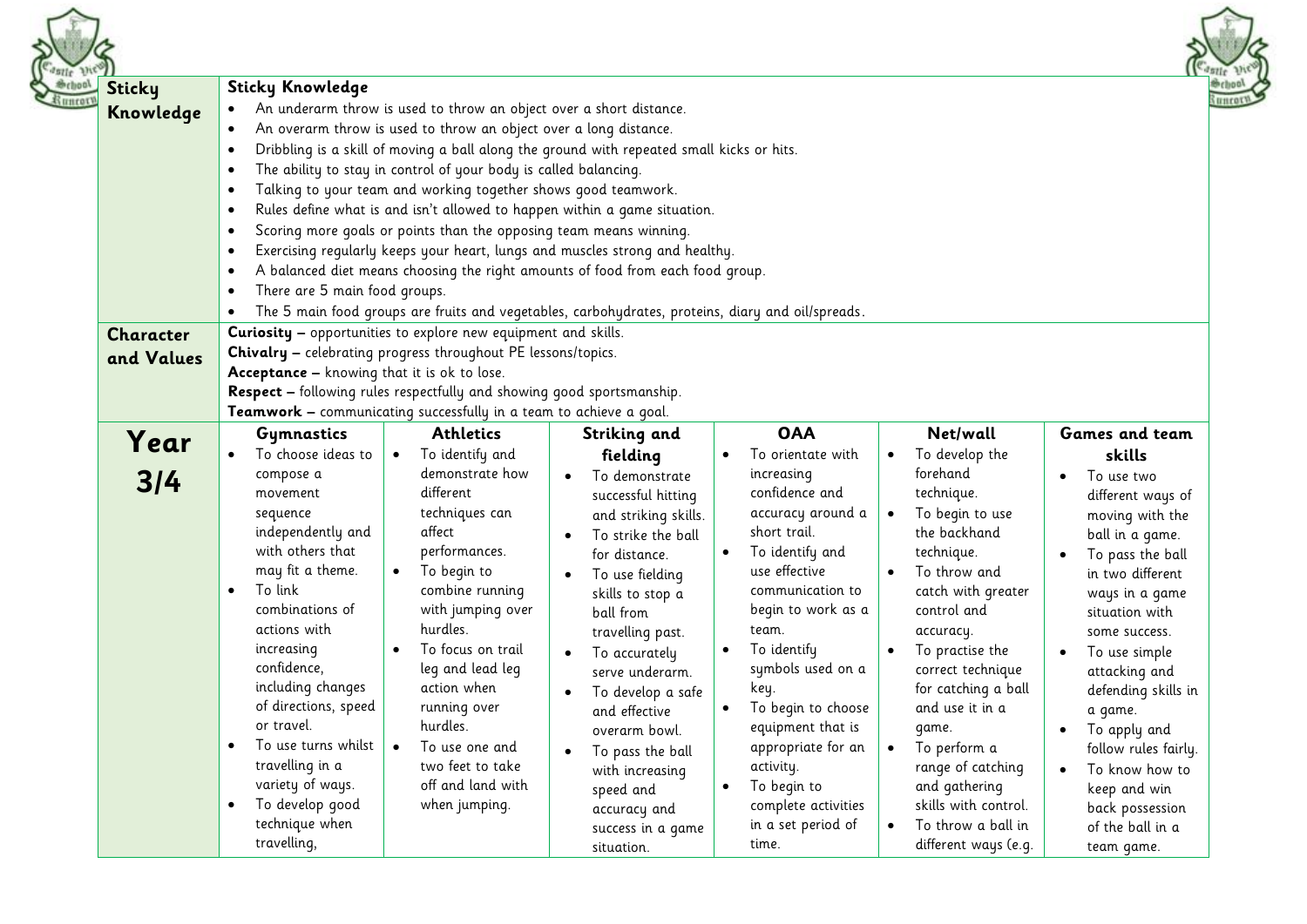|                            | To find a useful<br>balancing and<br>high, low, fast or<br>To show increasing<br>To work as part of<br>$\bullet$<br>٠<br>control in overarm<br>slow)<br>using equipment.<br>space and get<br>a team.<br>To carry out<br>into it to support<br>throw.<br>To begin to use a<br>$\bullet$<br>$\bullet$<br>balances,<br>To perform a push<br>map to complete<br>teammates.<br>recognising the<br>throw.<br>an orienteering<br>To vary the<br>$\bullet$<br>position of the<br>tactics used in a<br>To compete<br>course.<br>centre of gravity<br>against self and<br>game.<br>and how this<br>others in<br>affects the<br>controlled manner.<br>balance.<br>To describe how<br>To perform and<br>performances have<br>$\bullet$<br>create sequences<br>improved over<br>with fluency and<br>time.<br>expression.<br>Key vocabulary - roll, underarm, overarm, throw, catch, bounce, movements, travel, jump, balance, perform, hurdles, accuracy, distance, run, racquet, kick,<br>rules, games, hitting, striking, sending, receiving, competition. |
|----------------------------|-------------------------------------------------------------------------------------------------------------------------------------------------------------------------------------------------------------------------------------------------------------------------------------------------------------------------------------------------------------------------------------------------------------------------------------------------------------------------------------------------------------------------------------------------------------------------------------------------------------------------------------------------------------------------------------------------------------------------------------------------------------------------------------------------------------------------------------------------------------------------------------------------------------------------------------------------------------------------------------------------------------------------------------------------|
|                            | Dance<br>To begin to improvise with a partner to create a simple dance.<br>To create motifs from different stimuli.<br>$\bullet$<br>To perform with some awareness of rhythm and expression.<br>$\bullet$<br>To compose longer dance sequences in a small group.<br>$\bullet$<br>To develop the quality of the actions in performances.<br>٠<br>To watch, describe and evaluate the effectiveness of a performance.<br><b>Health and Fitness</b><br>To recognise and describe the effects of exercise on the body.<br>To know the importance of strength and flexibility for physical activity.<br>$\bullet$<br>To explain why it is important to warm-up and cool-down.<br>To describe how the body reacts at different times and how this affects performance.<br>To understand what makes a healthy, balanced diet and that different foods and drinks provide different substances that the body needs to be                                                                                                                                |
| <b>Sticky</b><br>Knowledge | healthy and active.<br><b>Sticky Knowledge</b><br>The centre of gravity is the point where the weight is even on all sides.<br>The lower the centre of gravity, the more stable the object and the higher it is, the more likely the object is to lose balance.<br>A push throw is a type of throw used in shotput.<br>A symbol is a mark, sign or word that represents an idea or object.<br>A key on a map is a code to help understand what the parts of a map mean.                                                                                                                                                                                                                                                                                                                                                                                                                                                                                                                                                                         |

• Hitting, pushing and flicking are three different ways of passing a ball.

istle Ori<br>Gethool mnear

• Attacking means to move the object forward towards the opponents' goal.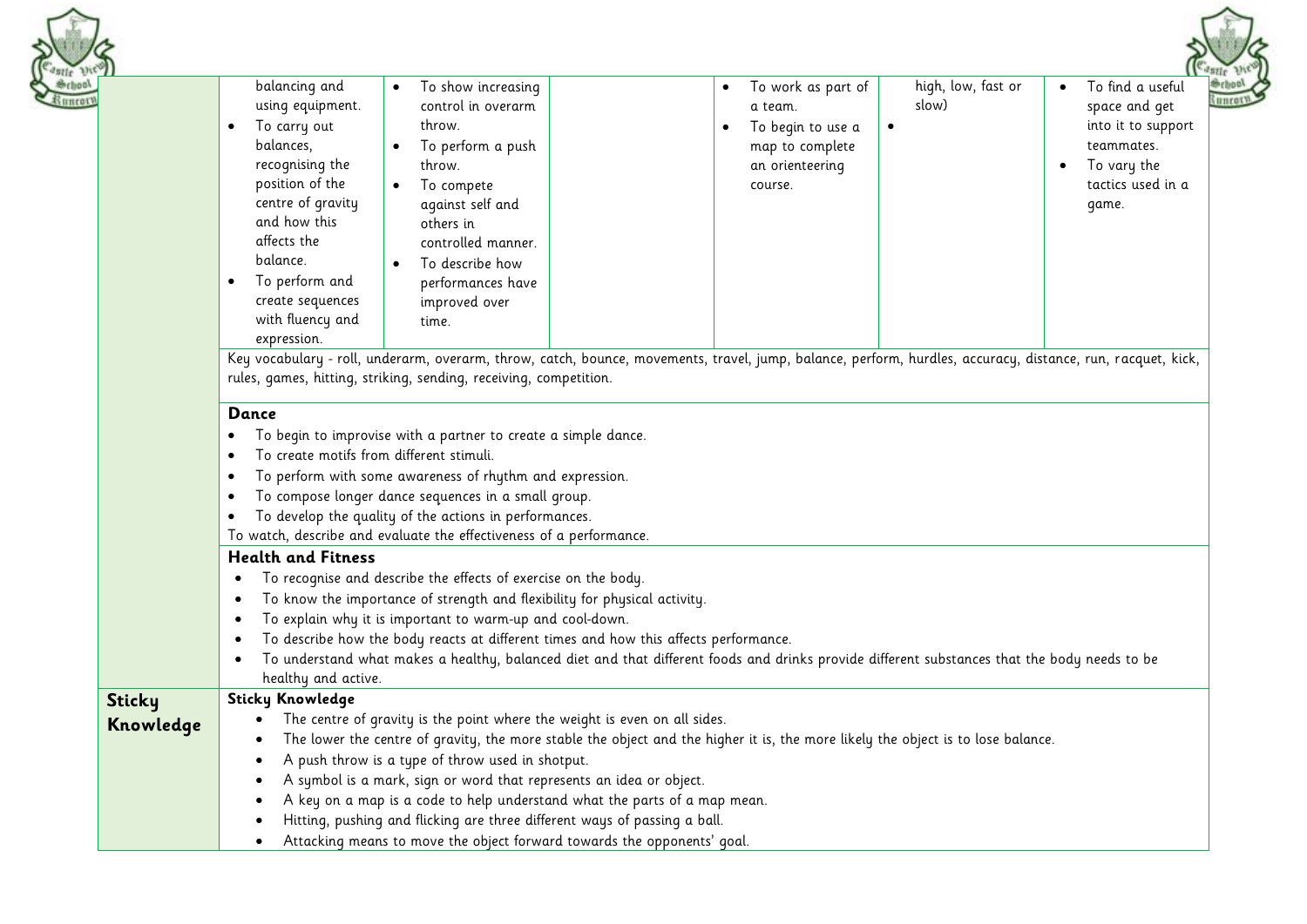| <b>Character</b> | Defending means to stop the opponent from shooting or scoring a goal.<br>Warming up increases your body temperature and blood flow to the muscles.<br>Cooling down slowly brings down your heart rate and relaxes muscles.<br>Chivalry - learning to be gracious in defeat.<br><b>Respect</b> - following rules respectfully and showing good sportsmanship.                                                                                                                                                                                                                                                                                                                                                                                                                                                                                                                                                                       |                                                                                                                                                                                                                                                                                                                                                                                                                                                                                                                                                                                      |                                                                                                                                                                                                                                                                                                                                                                                                                               |                                                                                                                                                                                                                                                                                                                                                                                                                                                                        |                                                                                                                                                                                                                                                                                                                                                                                                                                                                                                                                                                      |
|------------------|------------------------------------------------------------------------------------------------------------------------------------------------------------------------------------------------------------------------------------------------------------------------------------------------------------------------------------------------------------------------------------------------------------------------------------------------------------------------------------------------------------------------------------------------------------------------------------------------------------------------------------------------------------------------------------------------------------------------------------------------------------------------------------------------------------------------------------------------------------------------------------------------------------------------------------|--------------------------------------------------------------------------------------------------------------------------------------------------------------------------------------------------------------------------------------------------------------------------------------------------------------------------------------------------------------------------------------------------------------------------------------------------------------------------------------------------------------------------------------------------------------------------------------|-------------------------------------------------------------------------------------------------------------------------------------------------------------------------------------------------------------------------------------------------------------------------------------------------------------------------------------------------------------------------------------------------------------------------------|------------------------------------------------------------------------------------------------------------------------------------------------------------------------------------------------------------------------------------------------------------------------------------------------------------------------------------------------------------------------------------------------------------------------------------------------------------------------|----------------------------------------------------------------------------------------------------------------------------------------------------------------------------------------------------------------------------------------------------------------------------------------------------------------------------------------------------------------------------------------------------------------------------------------------------------------------------------------------------------------------------------------------------------------------|
| and Values       | Teamwork - communicating successfully in a team to achieve a goal.<br>Creativity - creating new dance patterns and sequences.                                                                                                                                                                                                                                                                                                                                                                                                                                                                                                                                                                                                                                                                                                                                                                                                      |                                                                                                                                                                                                                                                                                                                                                                                                                                                                                                                                                                                      |                                                                                                                                                                                                                                                                                                                                                                                                                               |                                                                                                                                                                                                                                                                                                                                                                                                                                                                        |                                                                                                                                                                                                                                                                                                                                                                                                                                                                                                                                                                      |
| Year<br>4/5      | <b>Ball skills</b><br><b>Athletics</b><br>To develop<br>To carry out an<br>different ways of<br>effective sprint<br>finish.<br>throwing and<br>catching e.g. one<br>To perform a<br>handed.<br>relay, focusing on<br>To know when<br>the baton<br>each throw or<br>changeover<br>catch is<br>technique.<br>To learn how to<br>appropriate in a<br>combine a hop,<br>game.<br>To demonstrate<br>step and jump to<br>the difference<br>perform the<br>with attacking<br>standing triple<br>and defending<br>jump.<br>skills.<br>To begin to<br>To shoot in a<br>measure distance<br>jumped.<br>game.<br>To perform a pull<br>To know when to<br>$\bullet$<br>pass and to<br>throw.<br>dribble in a<br>To perform a fling<br>throw.<br>game.<br>To take part in a<br>range of<br>competitive games<br>and activities.<br>To watch, describe<br>$\bullet$<br>and evaluate the<br>effectiveness of<br>performances,<br>giving ideas for | Gymnastics<br>To select ideas to<br>compose specific<br>sequences of<br>movements,<br>shapes and<br>balances.<br>To use an<br>increasing range of<br>actions, directions<br>and levels in<br>sequences.<br>To show changes<br>of directions, speed<br>and level during a<br>$\bullet$<br>performance.<br>To begin to<br>confidently use<br>equipment to vault<br>in a variety of<br>ways.<br>To develop<br>strength, technique<br>and flexibility<br>throughout<br>performances.<br>To perform jumps,<br>shapes and<br>balances fluently<br>and with control.<br>To apply skills and | <b>OAA</b><br>To create a short<br>trail for others<br>with a physical<br>challenge.<br>To communicate<br>clearly and<br>effectively with<br>others.<br>To make an<br>informed decision<br>on the best<br>equipment to use<br>for an activity.<br>To complete an<br>orienteering course<br>on multiple<br>occasions, in a<br>quicker time due<br>to improved<br>technique.<br>To begin to use a<br>compass for<br>navigation. | Net/wall<br>To use a bat,<br>$\bullet$<br>racquet or stick to<br>hit a ball or<br>shuttlecock with<br>accuracy and<br>control.<br>To play a tennis<br>game using an<br>overhead serve.<br>To begin to use<br>$\bullet$<br>the volley.<br>To practise<br>$\bullet$<br>techniques for all<br>strokes.<br>To build a rally<br>$\bullet$<br>with a partner.<br>To explain why<br>they have used<br>particular skills or<br>techniques and the<br>effect on<br>performance. | Striking and<br>fielding/team<br>skills<br>To use a bat,<br>racquet or stick to<br>hit a ball or<br>shuttlecock with<br>accuracy and<br>control.<br>To pass the ball<br>with increasing<br>speed, accuracy<br>and success in a<br>game situation.<br>To demonstrate an<br>increasing<br>awareness of<br>space.<br>To choose the best<br>tactics for<br>attacking and<br>defending.<br>Take part in<br>competitive games<br>with a strong<br>understanding of<br>tactics and<br>composition.<br>To explain why<br>$\bullet$<br>they have used<br>particular skills or |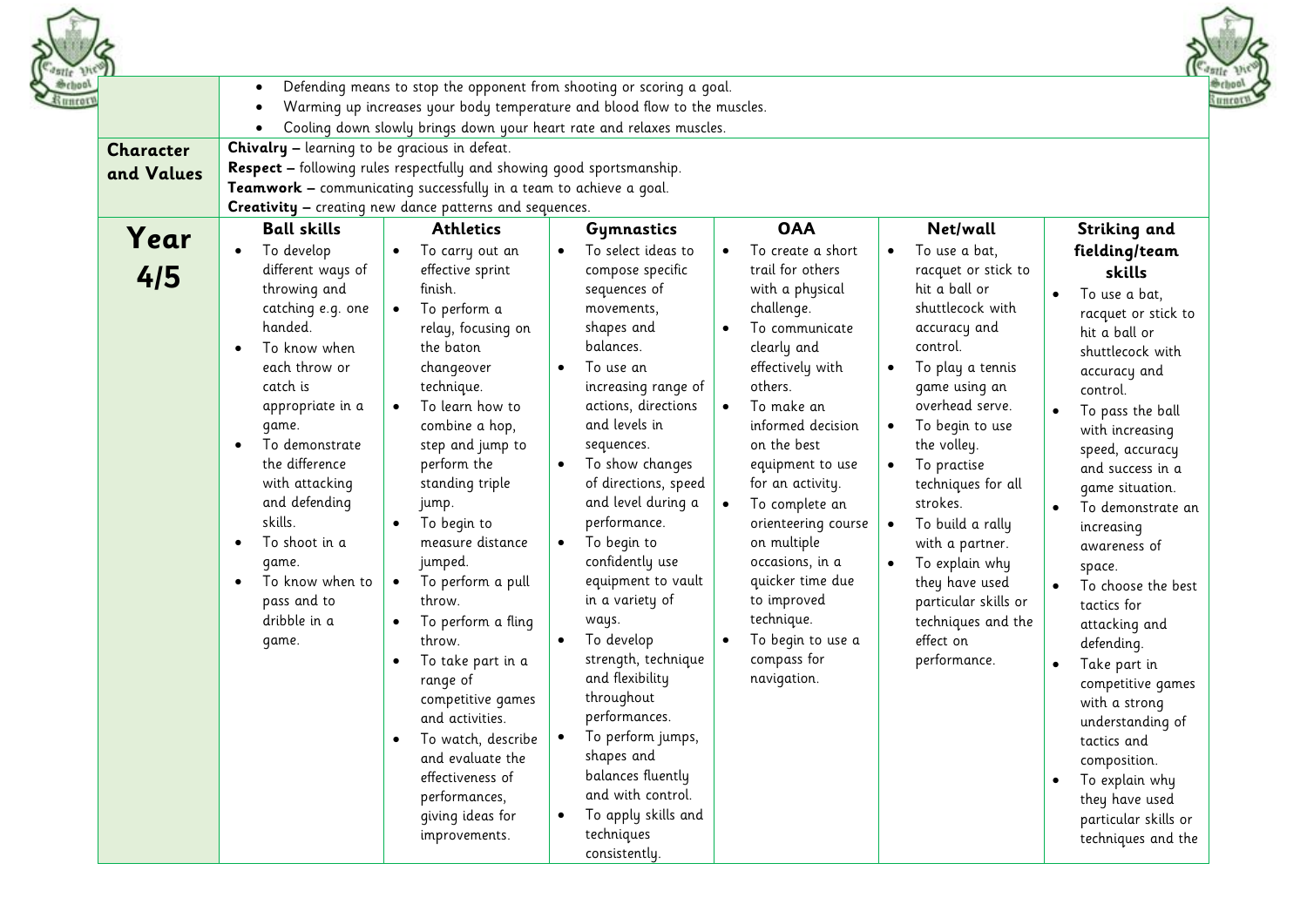

|               |                                                                                                                                                                                 | To perform own<br>longer, more<br>complex sequences |  | effect on<br>performance. |  |  |  |  |
|---------------|---------------------------------------------------------------------------------------------------------------------------------------------------------------------------------|-----------------------------------------------------|--|---------------------------|--|--|--|--|
|               |                                                                                                                                                                                 | in time to music.                                   |  |                           |  |  |  |  |
|               | Dance                                                                                                                                                                           |                                                     |  |                           |  |  |  |  |
|               | To identify and repeat the movement patterns and actions of a chosen dance style.                                                                                               |                                                     |  |                           |  |  |  |  |
|               | To compose a dance that reflects the chosen dance style.<br>٠                                                                                                                   |                                                     |  |                           |  |  |  |  |
|               | To confidently improvise with a partner or on their own.                                                                                                                        |                                                     |  |                           |  |  |  |  |
|               | To develop rhythm and spatial awareness.                                                                                                                                        |                                                     |  |                           |  |  |  |  |
|               | To change parts of a dance as a result of self-evaluation.<br>٠                                                                                                                 |                                                     |  |                           |  |  |  |  |
|               | To perform and create sequences with fluency and expression.                                                                                                                    |                                                     |  |                           |  |  |  |  |
|               | To use simple dance vocabulary when comparing and improving work.<br><b>Health and Fitness</b>                                                                                  |                                                     |  |                           |  |  |  |  |
|               |                                                                                                                                                                                 |                                                     |  |                           |  |  |  |  |
|               | To know and understand the reasons for warming up and cooling down.                                                                                                             |                                                     |  |                           |  |  |  |  |
|               | To explain some safety principles when preparing for and during exercise.                                                                                                       |                                                     |  |                           |  |  |  |  |
|               | To understand the importance of breakfast.                                                                                                                                      |                                                     |  |                           |  |  |  |  |
|               | To have a good understanding of meal sizes and know more about suitable, healthy snacks.<br>Swimming and water safety                                                           |                                                     |  |                           |  |  |  |  |
|               | To safely enter and exit the water.                                                                                                                                             |                                                     |  |                           |  |  |  |  |
|               | To use floatation aids to float.                                                                                                                                                |                                                     |  |                           |  |  |  |  |
|               | To swim freestyle and breath correctly for at least 25 metres confidently.                                                                                                      |                                                     |  |                           |  |  |  |  |
|               | To identify safety procedures and know when to seek help.                                                                                                                       |                                                     |  |                           |  |  |  |  |
|               | Key vocabulary - roll, underarm, overarm, throw, catch, bounce, movements, travel, jump, levels, balance, perform, hurdles, accuracy, distance, run,                            |                                                     |  |                           |  |  |  |  |
|               | racquet, kick, rules, games, hitting, striking, sending, receiving, competition, attacking, defending, tactics, sprint, baton, pull throw, fling throw, trail,                  |                                                     |  |                           |  |  |  |  |
|               | orienteering, communication, teamwork, racquet, shuttlecock, overhead serve, volley, rhythm, sequences.                                                                         |                                                     |  |                           |  |  |  |  |
| <b>Sticky</b> | <b>Sticky Knowledge</b>                                                                                                                                                         |                                                     |  |                           |  |  |  |  |
| Knowledge     | Balls can be thrown and caught using overarm, underarm, one-handed, two handed or chest pass techniques.                                                                        |                                                     |  |                           |  |  |  |  |
|               | A relay race is a racing competition where members of a team take turns in completing parts of a racecourse or performing a certain action.                                     |                                                     |  |                           |  |  |  |  |
|               | A fling throw is a throwing technique using a dicus.                                                                                                                            |                                                     |  |                           |  |  |  |  |
|               | The aim of orienteering is to navigate between control points marked on a map.                                                                                                  |                                                     |  |                           |  |  |  |  |
|               | A way to gain an advantage on an opponent refers to a tactic.                                                                                                                   |                                                     |  |                           |  |  |  |  |
|               | Warming up reduces the risk of any injuries and enables preparation for sports performance.                                                                                     |                                                     |  |                           |  |  |  |  |
|               | Cooling down after workouts allows the heart and blood pressure to gradually recover.<br>Breakfast gives you energy and provides you with the nutrients needed to stay healthy. |                                                     |  |                           |  |  |  |  |
|               | Wearing appropriate clothing and shoes is important when exercising to prevent injury to ourselves and others.                                                                  |                                                     |  |                           |  |  |  |  |
|               | Don't run around the poolside as the floor is wet and slippery and you may fall and hurt yourself.<br>$\bullet$                                                                 |                                                     |  |                           |  |  |  |  |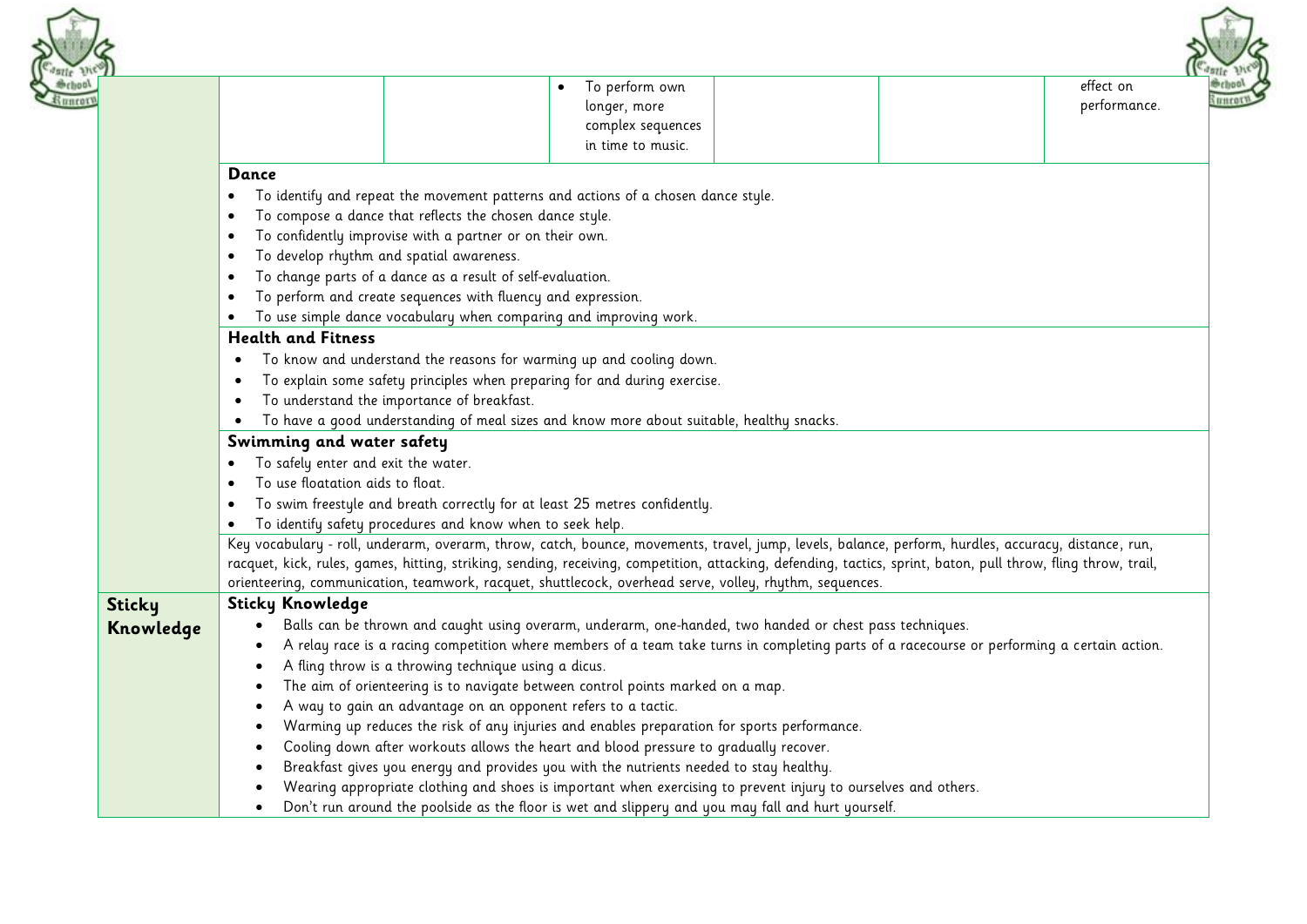|             | Chivalry - learning to be gracious in defeat.                                                                                                                                                                                                                                                                                                                                                                                                                                                                  | Respect - following rules respectfully and showing good sportsmanship.<br>Teamwork - communicating successfully in a team to achieve a goal.<br>Creativity - creating new dance patterns and sequences.                                                                                                                                                                                                                                                                                                                      |                                                                                                                                                                                                                                                                                                                                                                                                                                                                                                            |                                                                                                                                                                                                                                                                                                                                                                                                                                                                                                                 |                                                                                                                                                                                                                                                                                                                                                                                      |                                                                                                                                                                                                                                                                                                                                                                                                                                                                                                                               |
|-------------|----------------------------------------------------------------------------------------------------------------------------------------------------------------------------------------------------------------------------------------------------------------------------------------------------------------------------------------------------------------------------------------------------------------------------------------------------------------------------------------------------------------|------------------------------------------------------------------------------------------------------------------------------------------------------------------------------------------------------------------------------------------------------------------------------------------------------------------------------------------------------------------------------------------------------------------------------------------------------------------------------------------------------------------------------|------------------------------------------------------------------------------------------------------------------------------------------------------------------------------------------------------------------------------------------------------------------------------------------------------------------------------------------------------------------------------------------------------------------------------------------------------------------------------------------------------------|-----------------------------------------------------------------------------------------------------------------------------------------------------------------------------------------------------------------------------------------------------------------------------------------------------------------------------------------------------------------------------------------------------------------------------------------------------------------------------------------------------------------|--------------------------------------------------------------------------------------------------------------------------------------------------------------------------------------------------------------------------------------------------------------------------------------------------------------------------------------------------------------------------------------|-------------------------------------------------------------------------------------------------------------------------------------------------------------------------------------------------------------------------------------------------------------------------------------------------------------------------------------------------------------------------------------------------------------------------------------------------------------------------------------------------------------------------------|
| Year<br>5/6 | <b>Athletics</b><br>To accelerate from<br>a variety of<br>starting positions<br>and select<br>preferred position.<br>To identify<br>$\bullet$<br>reaction times<br>when performing a<br>sprint start.<br>To identify and<br>$\bullet$<br>demonstrate<br>stamina,<br>explaining its<br>importance to<br>runners.<br>To perform an<br>٠<br>effective standing<br>long jump.<br>To develop the<br>٠<br>technique for a<br>standing vertical<br>jump.<br>To perform a<br>$\bullet$<br>standing triple<br>jump with | Adaptability - knowing when to adapt in a game e.g. changing formation.<br>Throwing and<br>Catching<br>To consolidate<br>$\bullet$<br>different ways of<br>throwing and<br>catching.<br>To throw and<br>catch accurately<br>and successfully<br>under pressure in a<br>game.<br>To field a moving<br>$\bullet$<br>ball consistently.<br>To throw different<br>implements; light,<br>heavy, long, short,<br>round.<br>To select the best<br>technique for<br>height and length<br>when throwing<br>and receiving the<br>ball. | Gymnastics<br>To create own<br>$\bullet$<br>complex sequences<br>involving the full<br>range of actions<br>and movements:<br>travelling,<br>balancing, holding<br>shapes, jumping,<br>leaping, swinging,<br>vaulting and<br>stretching.<br>To adapt<br>sequences to fit<br>new criteria or<br>suggestions.<br>To demonstrate<br>precise and<br>controlled<br>placement of body<br>parts in actions,<br>shapes and<br>balances.<br>To confidently use<br>$\bullet$<br>equipment to vault<br>and incorporate | <b>OAA</b><br>To orientate with<br>$\bullet$<br>confidence and<br>accuracy around<br>an orienteering<br>course when under<br>pressure.<br>To design an<br>$\bullet$<br>orienteering course<br>that is clear to<br>follow and offers<br>challenge to<br>others.<br>To use navigation<br>equipment e.g.<br>maps and<br>compasses.<br>To use clear<br>communication to<br>effectively<br>complete a<br>particular role in a<br>team and when<br>under pressure.<br>To identify the<br>$\bullet$<br>quickest route. | Net/wall<br>To develop a<br>$\bullet$<br>backhand<br>technique and use<br>in a game.<br>To play a tennis<br>game using an<br>overhead serve.<br>To develop<br>$\bullet$<br>techniques for all<br>strokes.<br>To understand<br>$\bullet$<br>how to service in<br>order to start a<br>qame.<br>To explore different<br>forehand and<br>backhand shots during<br>a game to win a point. | Striking and<br>Fielding<br>Team/game skills<br>To choose and<br>make the best pass<br>in a game<br>situation and link<br>skills together.<br>To hit a bowled<br>$\bullet$<br>ball over longer<br>distances.<br>To demonstrate<br>good awareness of<br>space.<br>To think ahead to<br>$\bullet$<br>create a plan of<br>attack or defence.<br>To follow and<br>$\bullet$<br>create complicated<br>rules to play a<br>game successfully.<br>To lead others<br>$\bullet$<br>during a game.<br>To work as a team<br>to develop to |
|             | increased<br>confidence.<br>To measure<br>$\bullet$<br>distance and<br>height jumped with<br>accuracy.<br>To perform a<br>$\bullet$<br>heave throw.                                                                                                                                                                                                                                                                                                                                                            |                                                                                                                                                                                                                                                                                                                                                                                                                                                                                                                              | into sequences.<br>To apply skills and<br>techniques<br>consistently,<br>showing precision<br>and control.<br>To develop<br>$\bullet$<br>strength, technique<br>and flexibility                                                                                                                                                                                                                                                                                                                            | To successfully use<br>a map and a<br>compass.<br>To organise an<br>event for others.                                                                                                                                                                                                                                                                                                                                                                                                                           |                                                                                                                                                                                                                                                                                                                                                                                      | prevent the<br>opposition from<br>scoring.<br>To thoroughly<br>$\bullet$<br>evaluate their own<br>and others' work,<br>suggesting<br>thoughtful and<br>appropriate<br>improvements.                                                                                                                                                                                                                                                                                                                                           |

ante pie mear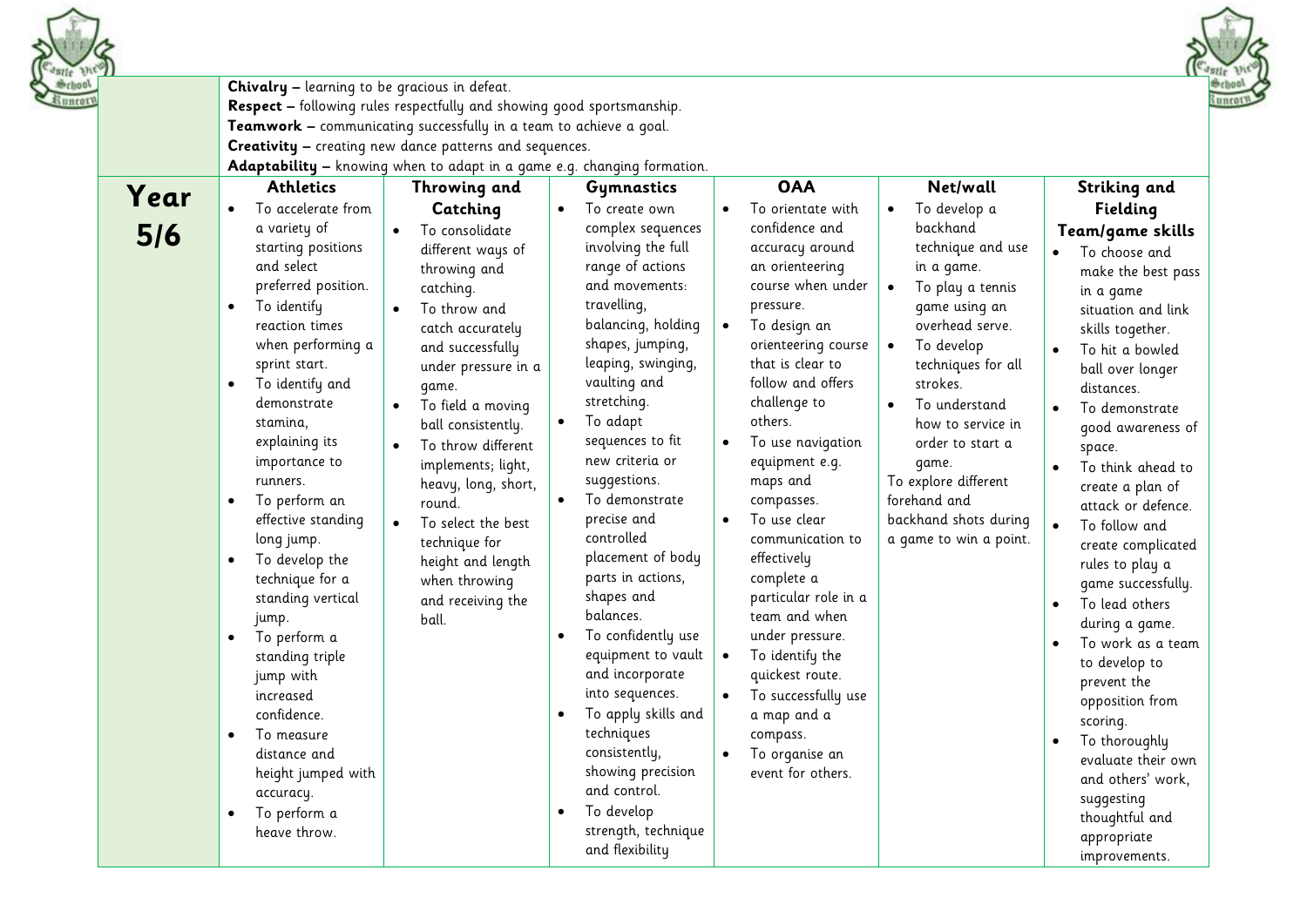

### **Dance**

- To compose individual, partner and group dances that reflect the chosen dance style.
- To use dramatic expression in dance movements and motifs.
- To perform with confidence, using a range of movement patterns.
- To move rhythmically and accurately in dance sequences.
- To dance with fluency and control, linking all movements and ensuring that transitions flow.
- To perform a sequence in time to music.
- To thoroughly evaluate their own and others' work, suggesting thoughtful and appropriate comments.

# **Health and Fitness**

- To understand the importance of warming up and cooling down.
- To carry out warm-ups and cool-downs safely and effectively.
- To understand why exercise is good for health, fitness and wellbeing.
- To know ways that they can become healthier.
- To make food choices, taking into consideration the eatwell plate.
- To understand the main food groups and the different nutrients that are important for health.
- To know appropriate portion sizes and the importance of not skipping meals, including breakfast.

# **Swimming and water safety**

- To safely enter and exit the water.
- To float unaided.
- To swim freestyle and breath correctly for more than 25m confidently.
- To demonstrate survival techniques.
- To show confidence in the water.